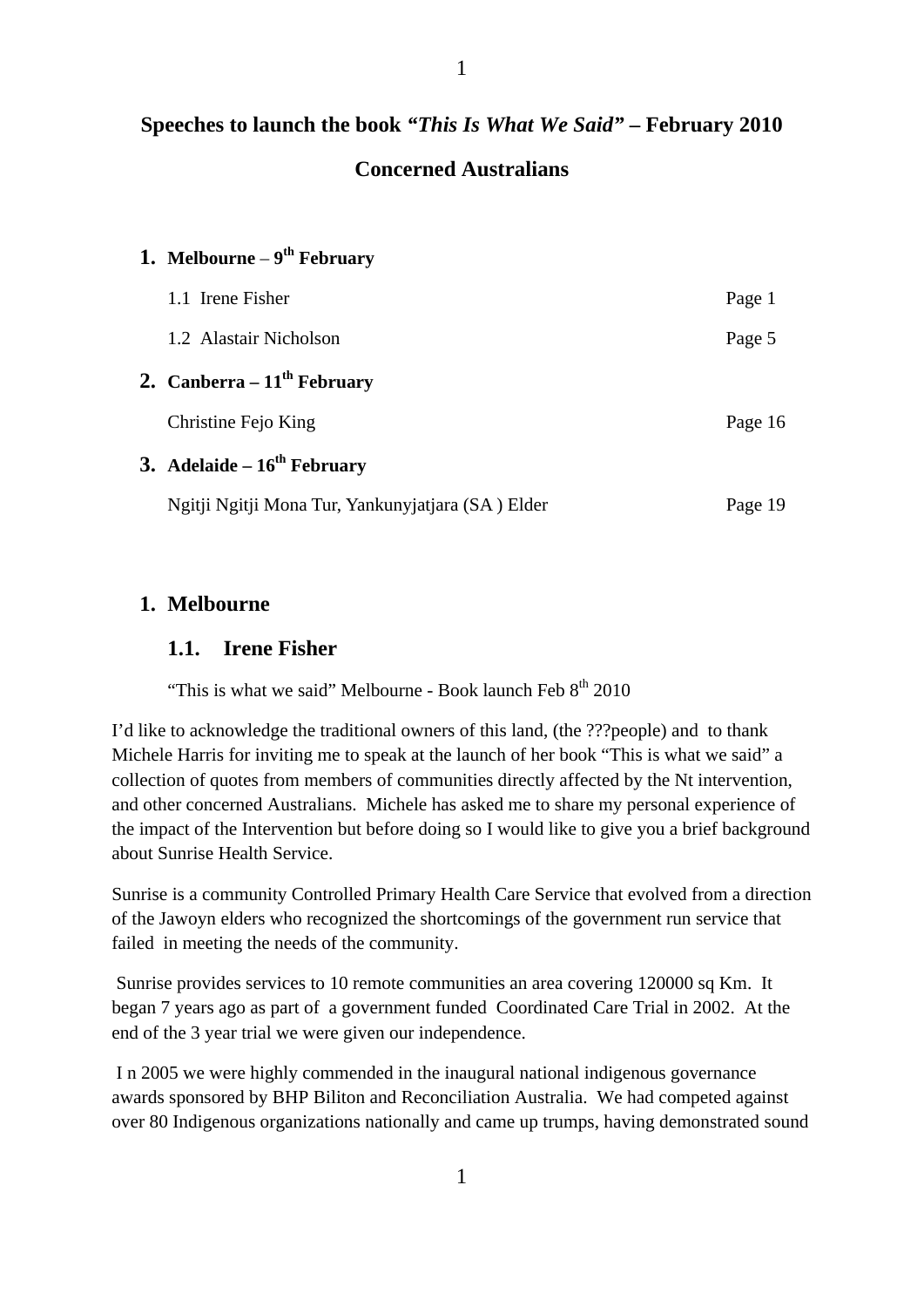governance and transparent robust operations, but most importantly the communities we represented felt ownership and trust in the culturally appropriate way that we did business.

I take pride in having been part of that journey from day 1 and felt on a roll. At last we were heading in the right direction to close the gap on the appalling health statistics experienced by Indigenous people. We had reduced anaemia rates from around 60to 25%, we had significantly reduced skin infections a precursor to chronic renal failure, we had improved the management of unacceptably high rates of chronic diseases and more importantly we were finally engaging with adult males, a group notorious for avoiding health care no matter what their colour.

People felt ownership and pride in Sunrise, this was reflected by the fact that we had over 60% Indigenous workforce, and high attendance rates at our community health committee and Board meetings.

There was an air of optimism and hope that was soon shattered on that fateful day in June 2007 when the former prime minister John Howard for reasons of political expediency decided that it was time to save us despite 1o years of shameful neglect I clearly remember the day that he announced the Intervention I was stunned was John Howard finally going to do something about Australia's shame, however when this followed up by the former indig affairs minister Mal Brough announcement of the compulsory sexual examination of all indig children I was outraged, as CEO of Sunrise I knew that we that we did not have rates of sexual abuse that the government claimed was happening.

Of course Brough hastily back pedaled on that one, as even non health professionals could recognize that this was tantamount to sexual abuse in itself. I cannot begin to describe the fear and despair that it caused in our communities. In fact Brough did so much backpedalling in the early days of the intervention I used to say he could enter the reverse tour de France.

When the 250 pages of legislation was passed with unseemly haste and a shameful neglect of the responsibilities of its representatives in Parliament we were stunned never before had we seen such an undermining of the fundamental rights of any group of Australian citizens.

Ostensibly the legislation was introduced to protect children yet ask yourselves why then has there been no reference to the word child in all its pages. I am not a legal expert I will leave that to Alistair to discus in his presentation.

When Labor came into power we hoped that there would be change, though disappointed that we had to await the outcome of the Review Board, we complied and made our submissions.

The Review board received over 250 submissions and duly made its recommendations which included the immediate reinstatement of the Racial Discrimination Act however the government chose to ignore this, apparently they know what's best for us.

The media has compounded the problem by perpetuating negative stereotypes of indigenous people and I recognize how confusing it has been for mainstream Australia.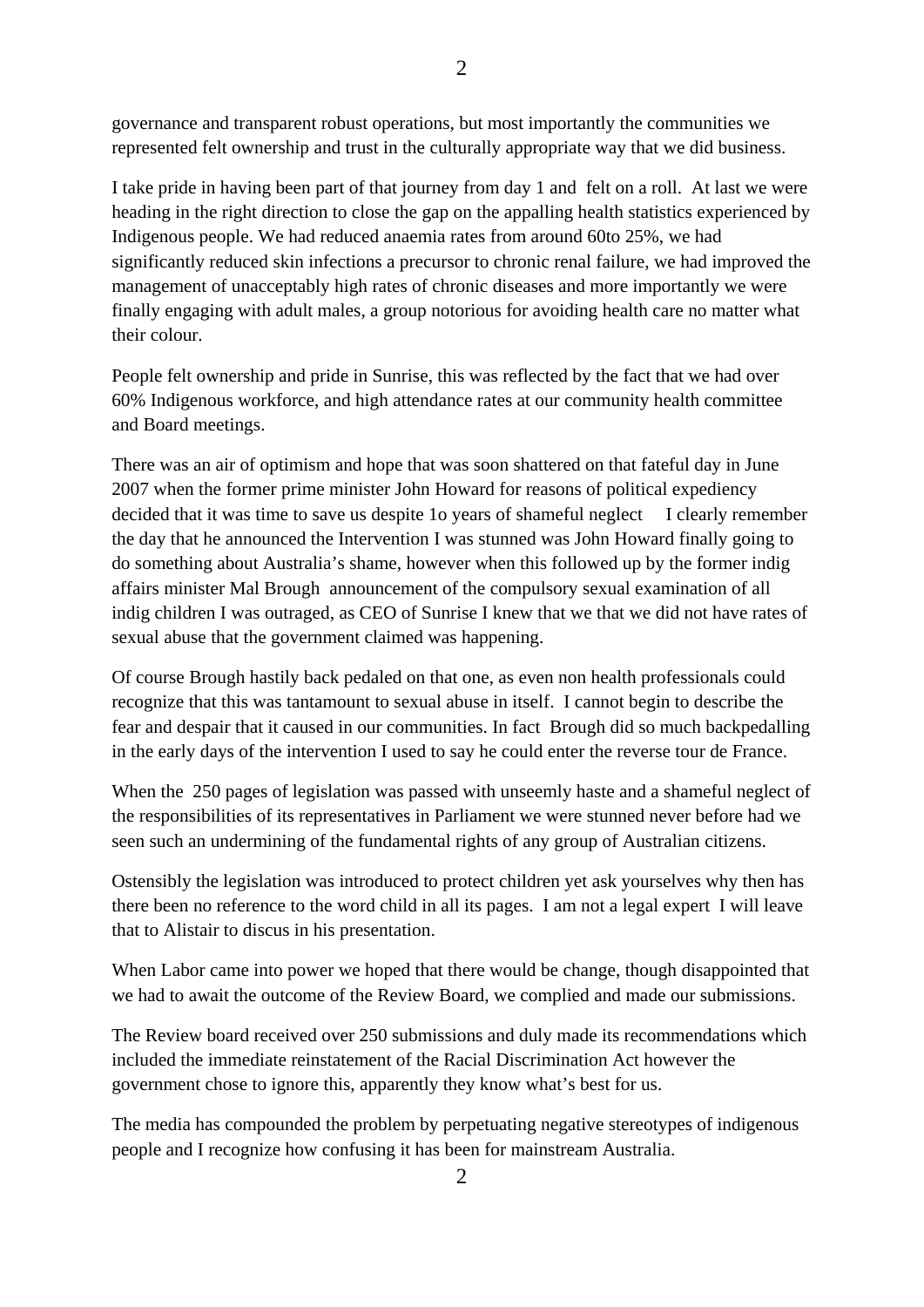I know from personal experience the knowledge gap that exists of traditional indigenous culture. I grew up in Melbourne a ward of the State, without knowing anything about my cultural heritage it wasn't till my family traced us that I was able to return to the territory where I was born and to learn about my Jawoyn culture.

I had no idea of the poverty and destitution that exists there, basic services that most Australians take for granted are not the right of the most marginalized and impoverished sector of Australian society. That some Indigenous leaders from other states have supported the government action has further compounded the problem, these self appointed spokespeople simply do not have the right to speak on behalf of remote communities, we can speak on our own behalf we know what the problems are and more importantly what the solutions are.

Last year the government conducted consultations for its report on the NTER redesign . They used a 4 tiered approach which involved meetings with individuals and families with government business managers, whole of community meetings, workshops with community leaders and stakeholder workshops.

It was not an independent consultative approach as it was lead by government representatives The final report even acknowledges that the evaluation was dependent on the perception and views of various stakeholders and lacked empirical evidence. I would add that many of those stakeholders had a vested interest in maintaining the ??status quo.

That the government has chosen to rely on selective anecdotal evidence as opposed to vast amount evidence based research that it has at its fingertips is of grave concern to me.

Evidence that has clearly shown that community control is a proven way to achieve good outcomes, this has been particularly evident in the area of health and education two areas that are fundamental in Closing the gap on Indigenous disadvantage. Yet the government persists in giving credence to the anecdotal evidence that it wants to hear to convince mainstream Australia that what it is doing is right and more disturbingly that it is what remote communities want .

I would like to say categorically that the majority of indigenous people do not support the special measures introduced under the NT Intervention, they have found them to be harsh and discriminatory, it has caused great shame and hardship.

Communities welcomed the funding commitments made by government only to see the vast majority flow into the pockets of bureaucrats. Decent people who have struggled under great poverty have found their lives made even harder, there has been overwhelming despair and the oldest living culture in the world is in danger of being destroyed.

Remote Indigenous communities are where the culture is nurtured, if mainstream Australia does not demand justice and equality then history will judge it as the generation that let the oldest living culture in the world die.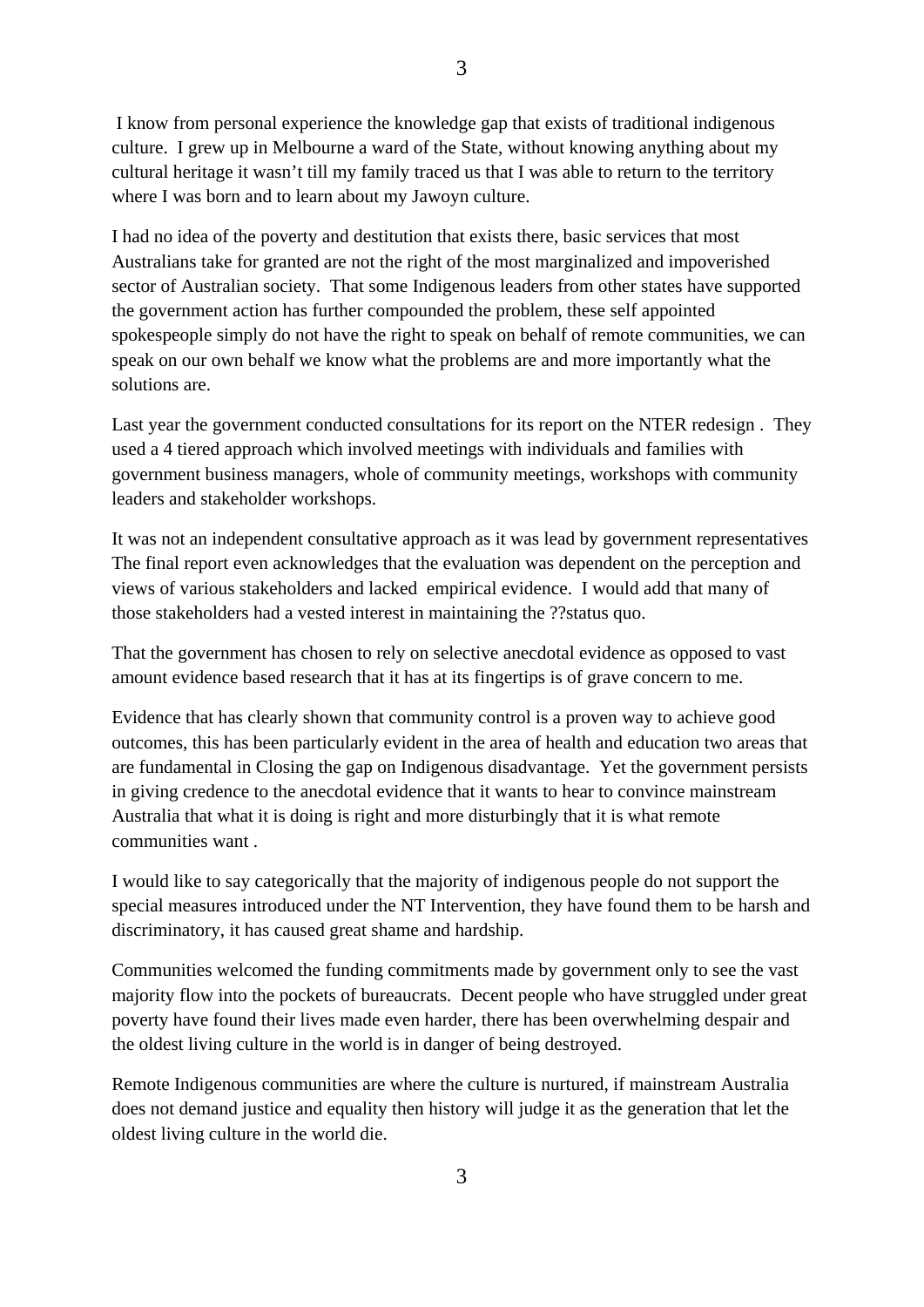Today we are here to launch the book "This is what we said" I congratulate the efforts of the concerned Australians to produce it, at last our voice is getting heard I urge you all to read the book so that you too can help take it from a whisper to a loud roar that will reverberate across this great country of ours and bring about equality for all Australians.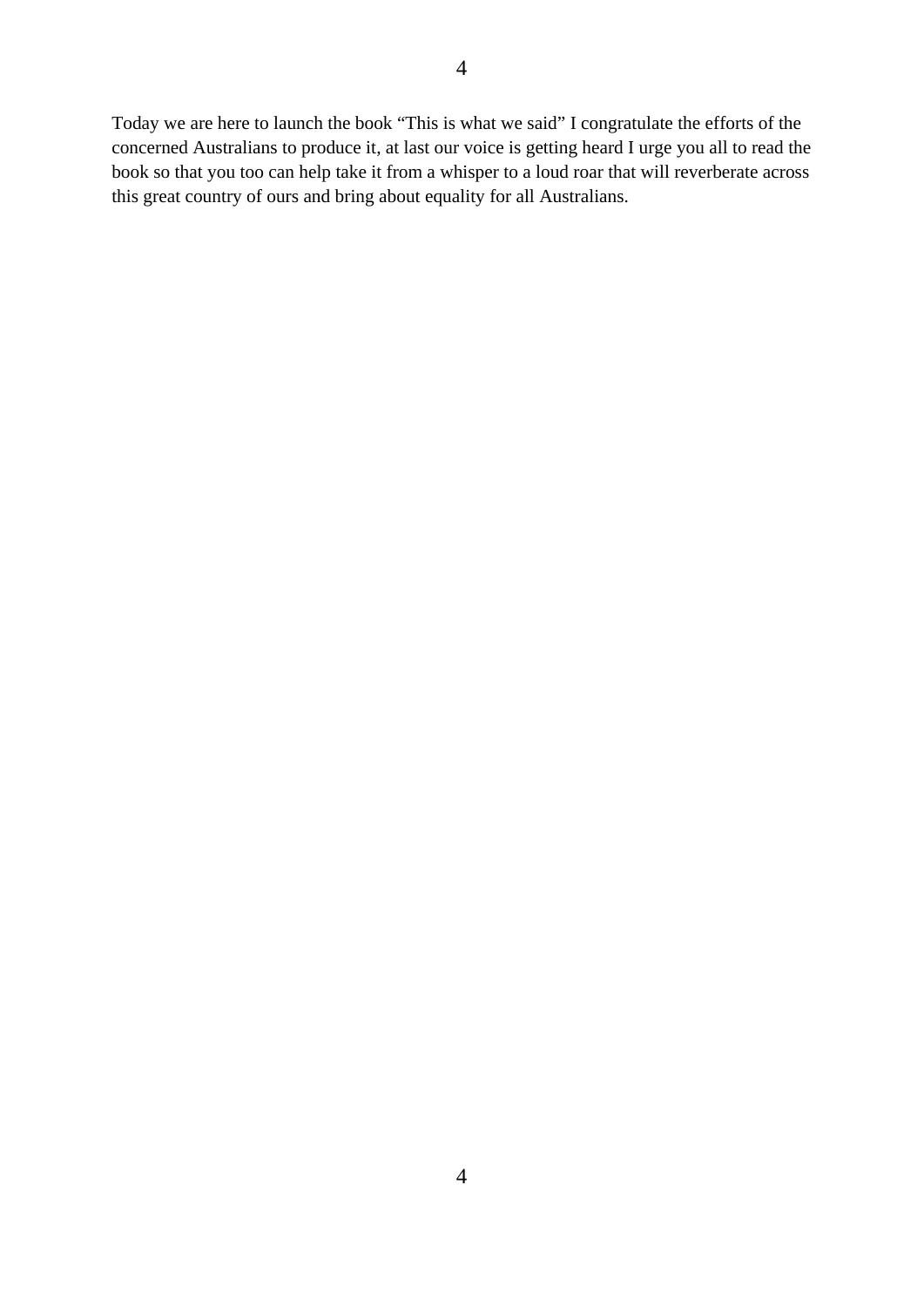#### **1.2 Alastair Nicholson**

*University of Melbourne – 9th February 2010Launch of – "This Is What We Said"* 

5

#### *Commentary on proposed Legislation purporting to reinstate the provisions of the Racial Discrimination act 1975 in the Northern Territory*

*By* 

#### *Professor the Honourable Alastair Nicholson*

#### **Social Security and Other Legislation Amendment (Welfare reform and Reinstatement of Racial Discrimination Bill 2009**

While I am proud and honoured to be involved in the launch of this book, I am deeply distressed that the circumstances have necessitated its production and indeed the production of the earlier report with which I was associated, "Will They Be Heard", released in November 2009.

It is a particular tragedy that the high hopes engendered by the Prime Minister's apology have been unnecessarily dashed by the Rudd government's obduracy in attempting to achieve the irreconcilable, namely the reinstatement of the Racial Discrimination Act coupled with the retention of a number of the unnecessary and draconic features of the NTER.

Had the Government simply sought to restore the Racial Discrimination Act, as it promised that it would, then it would have received nothing but applause from me and I am sure from a number of others of you here today. However it not only did not chose to adopt that course, but chose to embark upon a spurious series of 'consultations' in an attempt to circumvent the very provisions of the Act that it is pledged to restore. All of this is deplorable and unnecessary because this was not the Government's legislation and because the retention of these measures is but a continuation of the long history of paternalism and racial discrimination suffered by the Aboriginal people of this country.

It is quite clear that this legislation is inconsistent with the UN Declaration on the Rights of Indigenous Peoples which the Government has indicated that it supports.

It also ignores the rights of Aboriginal peoples and their leaders to participate in and consent to policy and service developments which directly impacts upon their lives.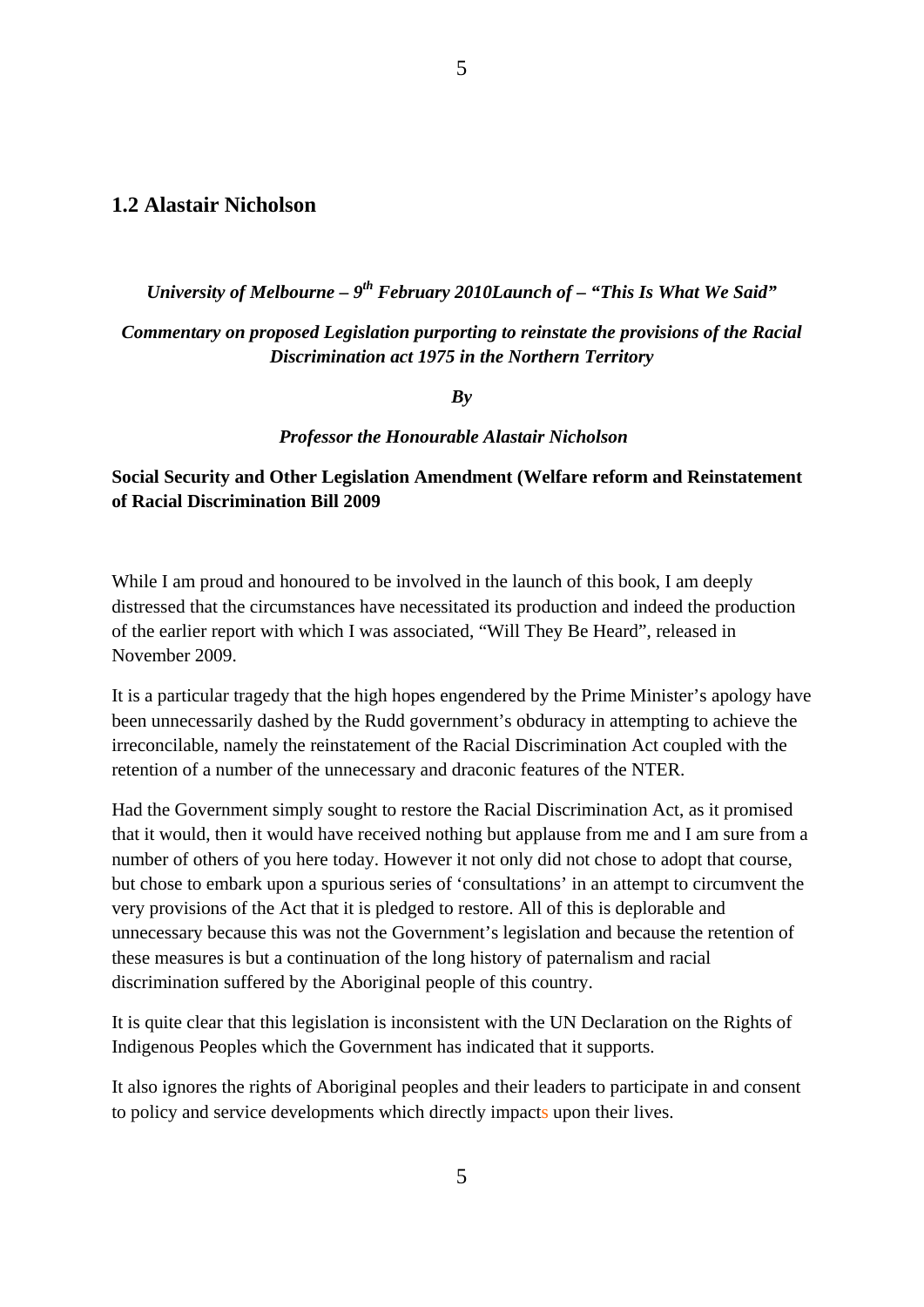In this address I largely concentrate upon the income management measures contained in the proposed legislation, but it is worth noting that many other objectionable features of the NTER have not been addressed by the Government, nor were they addressed during the socalled 'consultations' by the Government with the Aboriginal communities. One obvious one is the differential treatment of Indigenous persons as to sentencing and bail applications with respect to issues of customary law, which is obviously discriminatory.

As to income management, the retention of the income management principles and its purported extension to all welfare recipients in designated areas demonises and in effect punishes welfare recipients as a class. Such blanket measures are sloppy, cheap and unfair solutions that reflect lazy politics.

In considering the Bill it is necessary to pay some regard to historical issues.

I refer first to some of the relevant provisions of the *Racial Discrimination Act 1975*.

S 9 of that act provides:

"*(1) It is unlawful for a [person](http://www.austlii.edu.au/au/legis/cth/consol_act/rda1975202/s5.html#person) to do any act involving a distinction, exclusion, restriction or preference based on race, colour, descent or national or ethnic origin which has the purpose or effect of nullifying or impairing the recognition, enjoyment or exercise, on an equal footing, of any human right or fundamental freedom in the political, economic, social, cultural or any other field of public life.*"

S 10 provides:

*(1) If, by reason of, or of a provision of, a law of the Commonwealth or of a State or Territory, [persons](http://www.austlii.edu.au/au/legis/cth/consol_act/rda1975202/s5.html#person) of a particular race, colour or national or ethnic origin do not enjoy a right that is enjoyed by [persons](http://www.austlii.edu.au/au/legis/cth/consol_act/rda1975202/s5.html#person) of another race, colour or national or ethnic origin, or enjoy a right to a more limited extent than [persons](http://www.austlii.edu.au/au/legis/cth/consol_act/rda1975202/s5.html#person) of another race, colour or national or ethnic origin, then, notwithstanding anything in that law, [persons](http://www.austlii.edu.au/au/legis/cth/consol_act/rda1975202/s5.html#person) of the first-mentioned race, colour or national or ethnic origin shall, by force of this section, enjoy that right to the same extent as [persons](http://www.austlii.edu.au/au/legis/cth/consol_act/rda1975202/s5.html#person) of that other race, colour or national or ethnic origin.* 

Article 1, Para 4 of the International [Convention](http://www.austlii.edu.au/au/legis/cth/consol_act/rda1975202/s3.html#convention) on the Elimination of All Forms of Racial Discrimination, which appears as a Schedule to the Act and upon which the Act is based and which is incorporated into domestic law provides:

*"Special measures taken for the sole purpose of securing adequate advancement of certain racial or ethnic groups or individuals requiring such protection as may be necessary in order to ensure such groups or individuals equal enjoyment or exercise of human rights and fundamental freedoms shall not be deemed racial discrimination, provided, however, that such measures do not, as a consequence, lead to the maintenance of separate rights*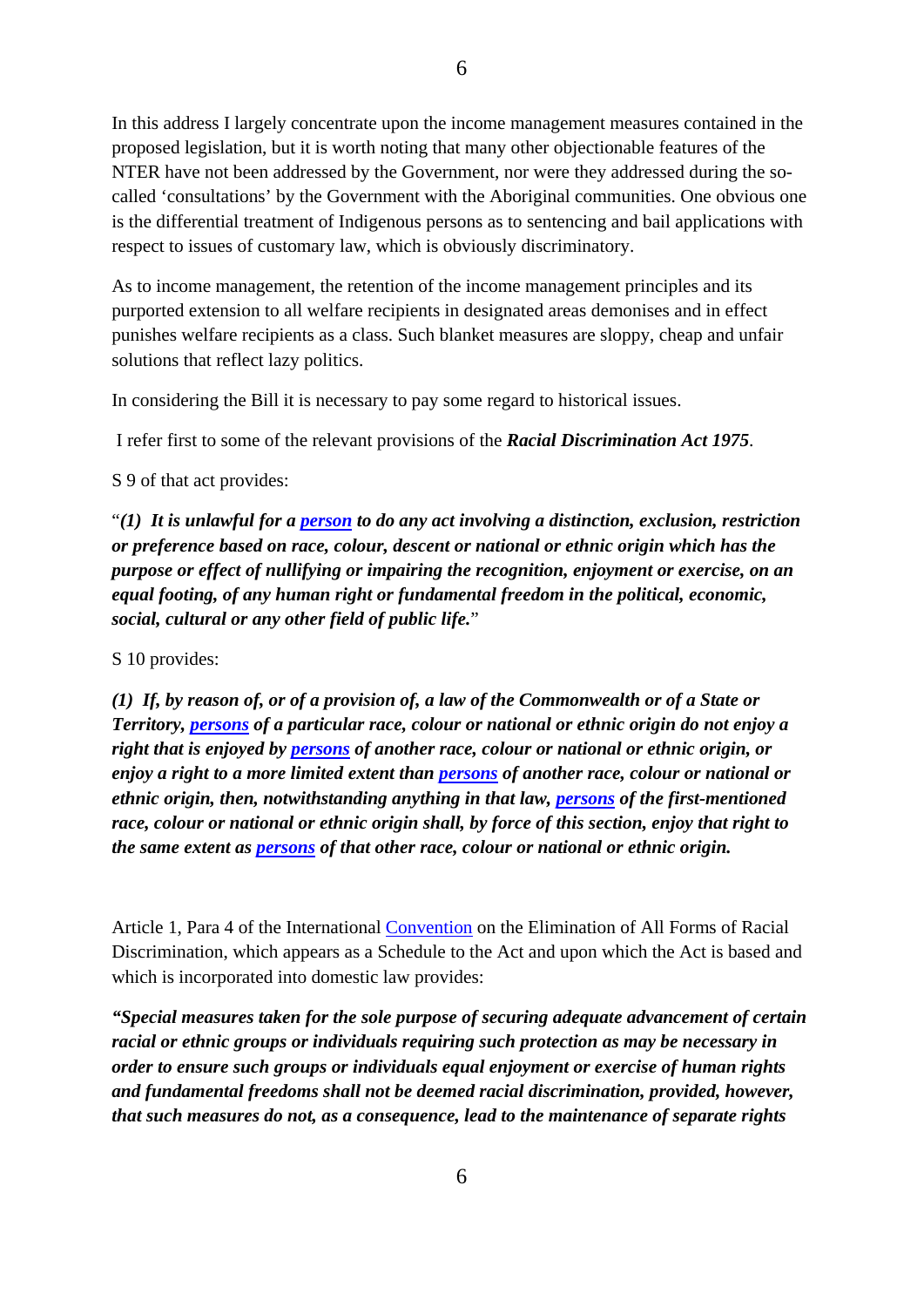*for different racial groups and that they shall not be continued after the objectives for which they were taken have been achieved."* 

#### Article 2.2 provides:

*"States Parties shall, when the circumstances so warrant, take, in the social, economic, cultural and other fields, special and concrete measures to ensure the adequate development and protection of certain racial groups or individuals belonging to them, for the purpose of guaranteeing them the full and equal enjoyment of human rights and fundamental freedoms. These measures shall in no case entail as a consequence the maintenance of unequal or separate rights for different racial groups after the objectives for which they were taken have been achieved."* 

The relationship between special measures, including these two Articles and the RDA is fully discussed in "Will they be heard?"<sup>[1](#page-6-0)</sup>. As was there pointed out, one of the characteristics of special measures is that they are designed and implemented on the basis of *prior consultation* with affected communities and the active participation of such communities and may, if they have a potentially negative effect, only be special measures if enacted with the consent of the affected people.<sup>[2](#page-6-1)</sup>

It is apparent that these provisions of the RDA and the requirements associated with special measures presented great difficulties to the Howard Government's NTER proposals in 2007 and I now turn to the legislation that put the emergency response into effect.

*The Northern Territory National Emergency Response Act 2007; The Families, Community Services and Indigenous Affairs and Other Legislation Amendment (Northern Territory National Emergency Response and Other Measures) Act 2007; The Social Services and Other Legislation Amendment (Welfare Payment Reform) Act 2007*

It was apparent to those advising the then Government that this legislation could not sit comfortably with the RDA because it clearly did involve racial discrimination against Aboriginal people in a number of ways too numerous to set out here but including the so called Income Management Regime.

It therefore became necessary to nullify the provisions of the RDA so far as those subject to that legislation were concerned and this was done, with the support of the then Opposition.

Ss 132 and 133 of the NTERA Act provided as follows:

S 132

-

*"Racial Discrimination Act* 

<span id="page-6-0"></span><sup>&</sup>lt;sup>1</sup> Will they be heard? at p34 and following;

<span id="page-6-1"></span><sup>&</sup>lt;sup>2</sup> Will they be heard? at paras 171-3;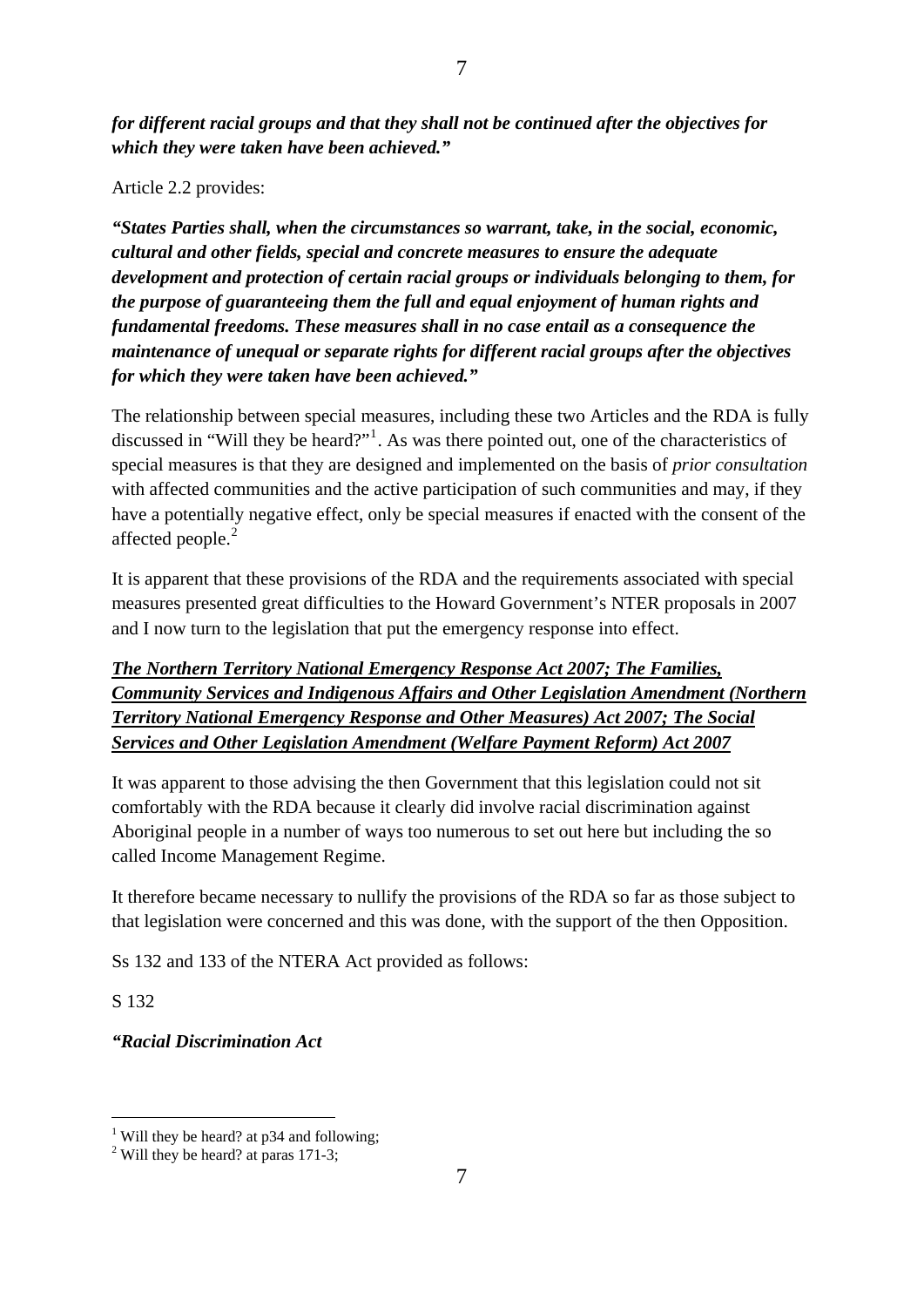*(1) The provisions of this Act, and any acts done under or for the purposes of those provisions, are, for the purposes of the [Racial Discrimination Act 1975](http://www.austlii.edu.au/au/legis/cth/consol_act/rda1975202/) , special measures.* 

 *(2) The provisions of this Act, and any acts done under or for the purposes of those provisions, are excluded from the operation of Part II of the [Racial Discrimination](http://www.austlii.edu.au/au/legis/cth/consol_act/rda1975202/)  [Act 1975](http://www.austlii.edu.au/au/legis/cth/consol_act/rda1975202/) .* 

 *(3) In this section, a reference to any acts done includes a reference to any failure to do an act."* 

#### *S 133*

#### *"Some Northern Territory laws excluded*

 *(1) The provisions of this Act are intended to apply to the exclusion of a law of the Northern Territory that deals with discrimination so far as it would otherwise apply.* 

 *(2) Any acts done under or for the purposes of the provisions of this Act have effect despite any law of the Northern Territory that deals with discrimination.* 

*Northern Territory laws that are not excluded* 

 *(3) However, subsections (1) and (2) do not apply to a law of the Northern Territory so far as the Minister determines, by legislative instrument, that the law is a law to which subsections (1) and (2) do not apply.* 

*Reference to acts done includes failure to do an act."* 

 *(4) In this section, a reference to any acts done includes a reference to any failure to do an act."* 

The other legislation underpinning the NTER contained similar provisions.

What is significant is that the legislation first asserted that what was being done in the NTER constituted 'special measures'. This was untenable and it is highly unlikely that the simple assertion that the measures were special measures within the meaning of the Convention would have been upheld by a court. The least of the problems would have been the difficulties involved in the complete lack of any consultation that accompanied the legislation either before or after it was enacted. It thus became necessary to effectively repeal the RDA in the areas affected by the NTER and this was achieved by s 132 (2). For good measure the Government simply overrode any inconsistent NT laws in s 133.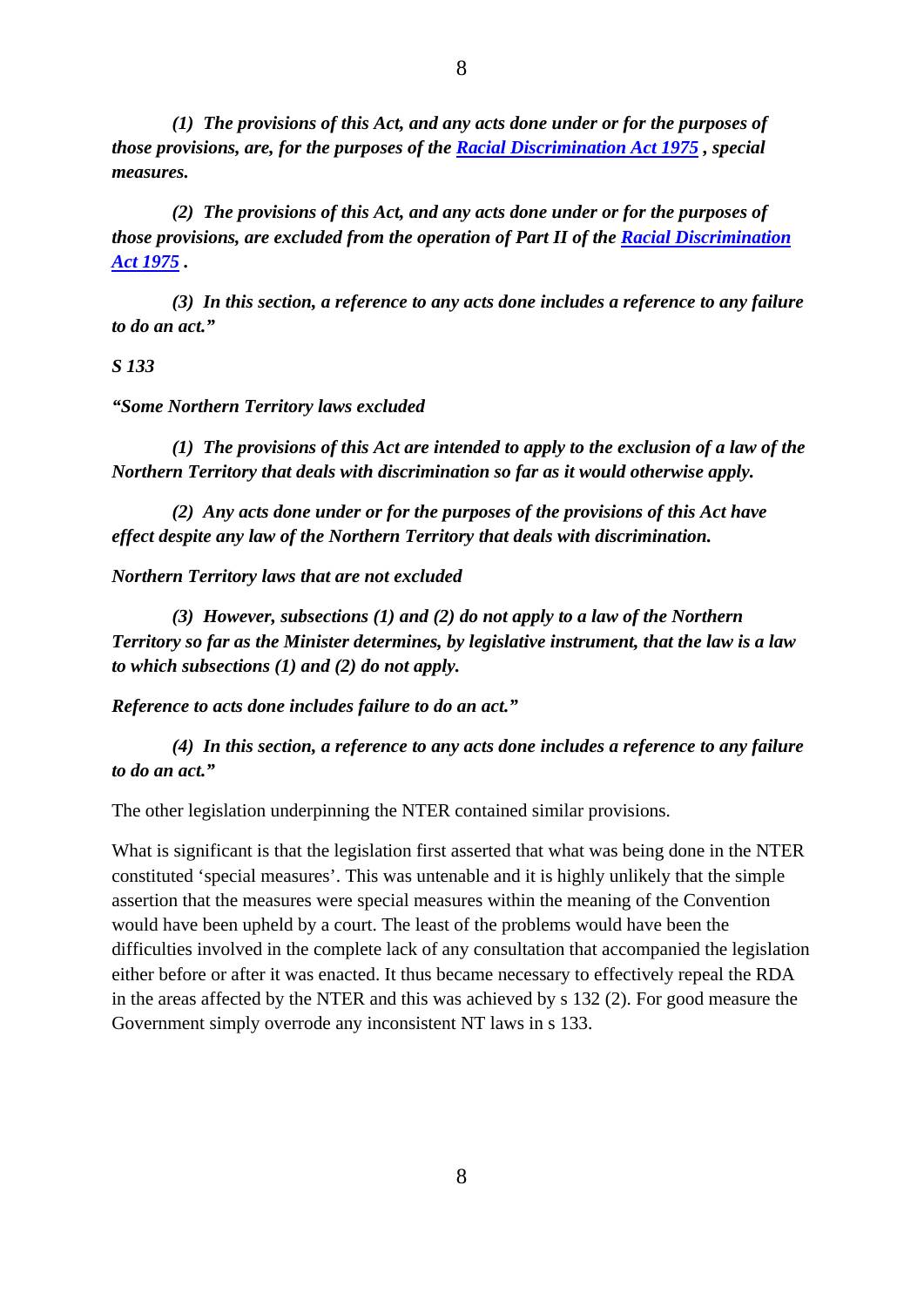The Rudd Government's amending Bill repeals all of these sections in an apparent attempt to indicate compliance with its election promises.<sup>[3](#page-8-0)</sup> However, a careful examination of this legislation reveals how qualified that compliance is.

S 4 of schedule 1 of the amending Bill provides:

#### *"To avoid doubt:*

## *(a) the repeal of sections of an Act by this Schedule does not have retrospective effect; and*

## *(b) section 8 of the Acts Interpretation Act 1901 applies to the repeal (unaffected by any contrary intention)*

At first sight this appears to be unexceptionable. However what it does is to preserve the legal effect of everything that was done under the NTER legislation while protecting the Commonwealth from any claims for damages that might otherwise have arisen.

At the same time it highlights the ephemeral nature of the protection afforded by the RDA to victims of racial discrimination in Australia in that it confirms that such protection is very much in the hands of the Government of the day. This falls a long way short of the sort of constitutional guarantee that would be afforded by a Bill of Rights.

However an examination of the further provisions of the Bill reveals just how limited the effect of the so called repeal is. Nowhere is this more apparent than in the area of income protection.

#### **Income Protection**

Schedule 2 of the Bill headed "Income management regime" first operates to repeal the definitions of Category A to category G welfare payments contained in s 123TC of the Social Security (Administration) Act. These categories of welfare payment commence with a definition of a Category A welfare payment as meaning:

#### **(a) a social security benefit; or**

## **(b) a social security pension; or**

## **(c) a payment under a scheme known as the ABSTUDY scheme that includes an amount identified as a living allowance.**

The remaining categories include category A welfare payments but gradually widen the nature of the payments covered to include payments to include different types of payment such as baby bonuses etc.

 $\overline{a}$ 

<span id="page-8-0"></span><sup>&</sup>lt;sup>3</sup> See Schedule 1 ss 1,2,3 and 4.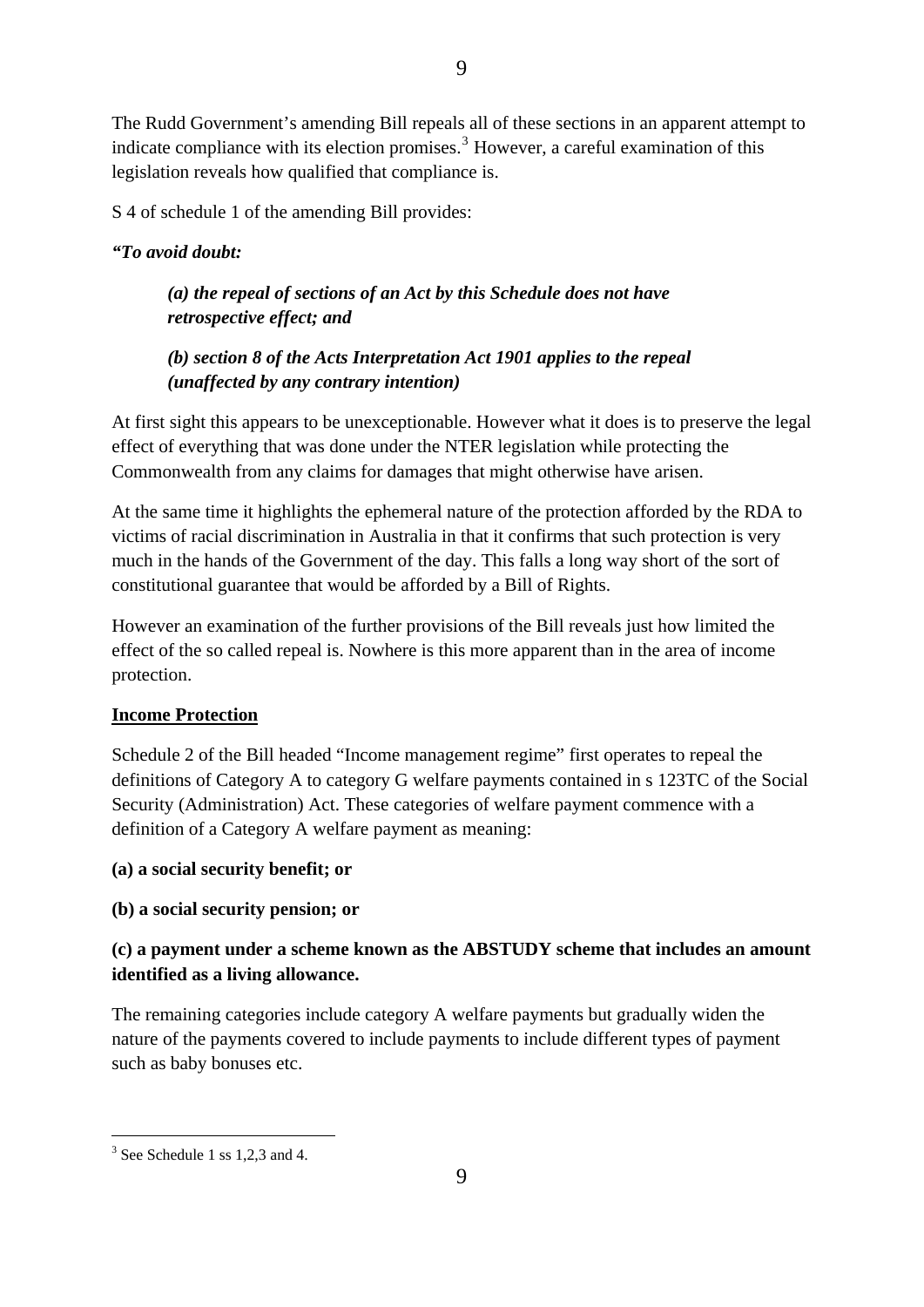The Bill in s 28 inserts a new Category E welfare payment definition into s 123TC that removes any reference to Aboriginal allowances such as ABSTUDY but is defined more broadly to include:

- **(a) youth allowance; or**
- **(b) newstart allowance; or**
- **(c) special benefit); or**
- **(d) pension PP (single); or**
- **(e) benefit PP (partnered)**

It repeals definitions of declared relevant, exempt and relevant Northern Territory areas from s 123 TC. Most importantly, it repeals s 123 UB of the Social Security Act which defines the persons subject to the income management regime by their presence or otherwise in relevant Northern Territory areas and s 123 UG which enabled the Secretary to declare certain people to be '**exempt Northern Territory persons**'. Various other consequential amendments are made directed at removing the association between income management and the Northern Territory in an attempt to show that the new legislation is not in form discriminatory to Aboriginal persons.

However, the real test of the sincerity (or lack of it) of this approach is to be found in the 'Saving and Transitional' provisions of the new Bill and particular in Clause 23 because, despite the repeal of s 123 UB referred to above, it is preserved with full force and effect in relation to persons who were subject to it in the NT for a further period of 12 months from the date that the Bill becomes law. For these people, who include most of the Aboriginal population of the NT it is as if the repeal of the RDA has never happened.

Presumably the Government would seek to rely upon its so-called consultations with the people to justify this as a 'special measure' or alternatively will make a new declaration under the amended legislation to operate from the end of the 12 month transition period to continue with income management in those areas, relying upon the same 'consultations'. We thus have the ironic situation that the very Act that purports to end racial discrimination and restore the RDA in fact perpetuates the discrimination that the original NTER legislation was designed to effect.

#### **New Income Management Measures**

These are contained in part 2 of the Bill.

Clause 25 repeals paragraphs (a) to (f) of original s 123TA in the Social Security (Administration) Act which set out the criteria for a person becoming subject to the income management regime. These were:

*• A person may become subject to the income management regime because:*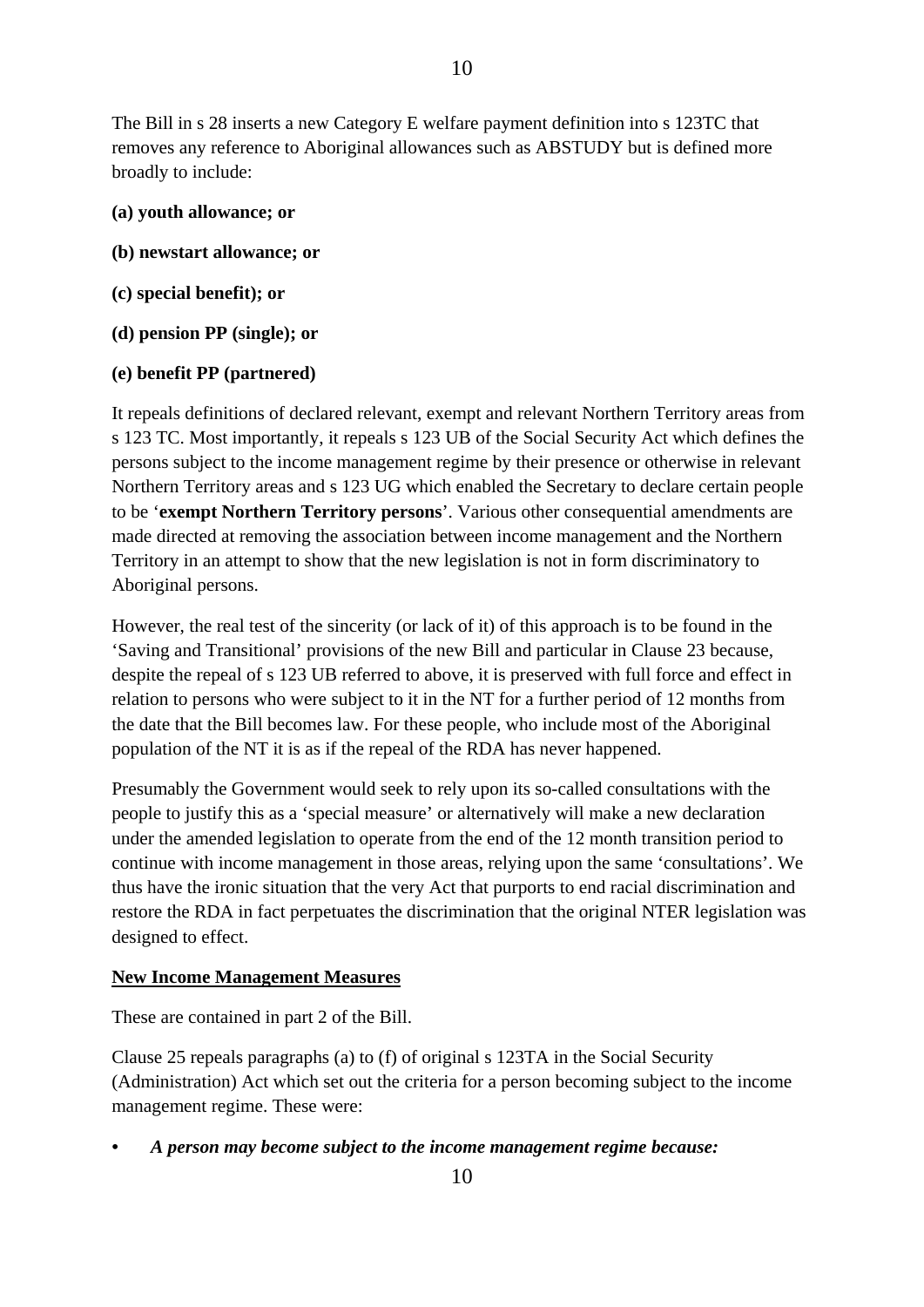*(a) the person lives in a declared relevant Northern Territory area; or* 

 *(b) a [child](http://www.austlii.edu.au/au/legis/cth/consol_act/ssa1999338/s123tc.html#child) protection officer of a State or Territory requires the person to be subject to the income management regime; or* 

 *(c) the person, or the person's partner, has a [child](http://www.austlii.edu.au/au/legis/cth/consol_act/ssa1999338/s123tc.html#child) who does not meet school [enrolment](http://www.austlii.edu.au/au/legis/cth/consol_act/ssa1999338/s124a.html#enrolment) requirements; or* 

 *(d) the person, or the person's partner, has a [child](http://www.austlii.edu.au/au/legis/cth/consol_act/ssa1999338/s123tc.html#child) who has unsatisfactory school [attendance;](http://www.austlii.edu.au/au/legis/cth/consol_act/ssa1999338/s124a.html#attendance) or* 

 *(e) the Queensland Commission requires the person to be subject to the income management regime; or* 

 *(f) the person voluntarily agrees to be subject to the income management regime.* 

The new criteria are as follows:

*(a) A child protection officer of a State or Territory requires the person to be subject to the income management regime; or* 

*(b) the Secretary has determined that the person is a vulnerable welfare payment recipient; or* 

*(c) the person meets the criteria relating to disengaged youth; or* 

*(d) the person meets the criteria relating to long-term welfare payment recipients; or* 

*(e) the person, or the person's partner, has a child who does not meet school enrolment requirements; or* 

*(f) the person, or the person's partner, has a child who has unsatisfactory school attendance; or* 

*(g) the Queensland Commission requires the person to be subject to the income management regime; or* 

*(h) the person voluntarily agrees to be subject to the income management regime.* 

It can be seen that the area criterion of the original legislation has been removed so that the section has universal application throughout Australia. However, it is also clear that the criteria are designed in such a way as to target Aboriginal people without expressly saying so,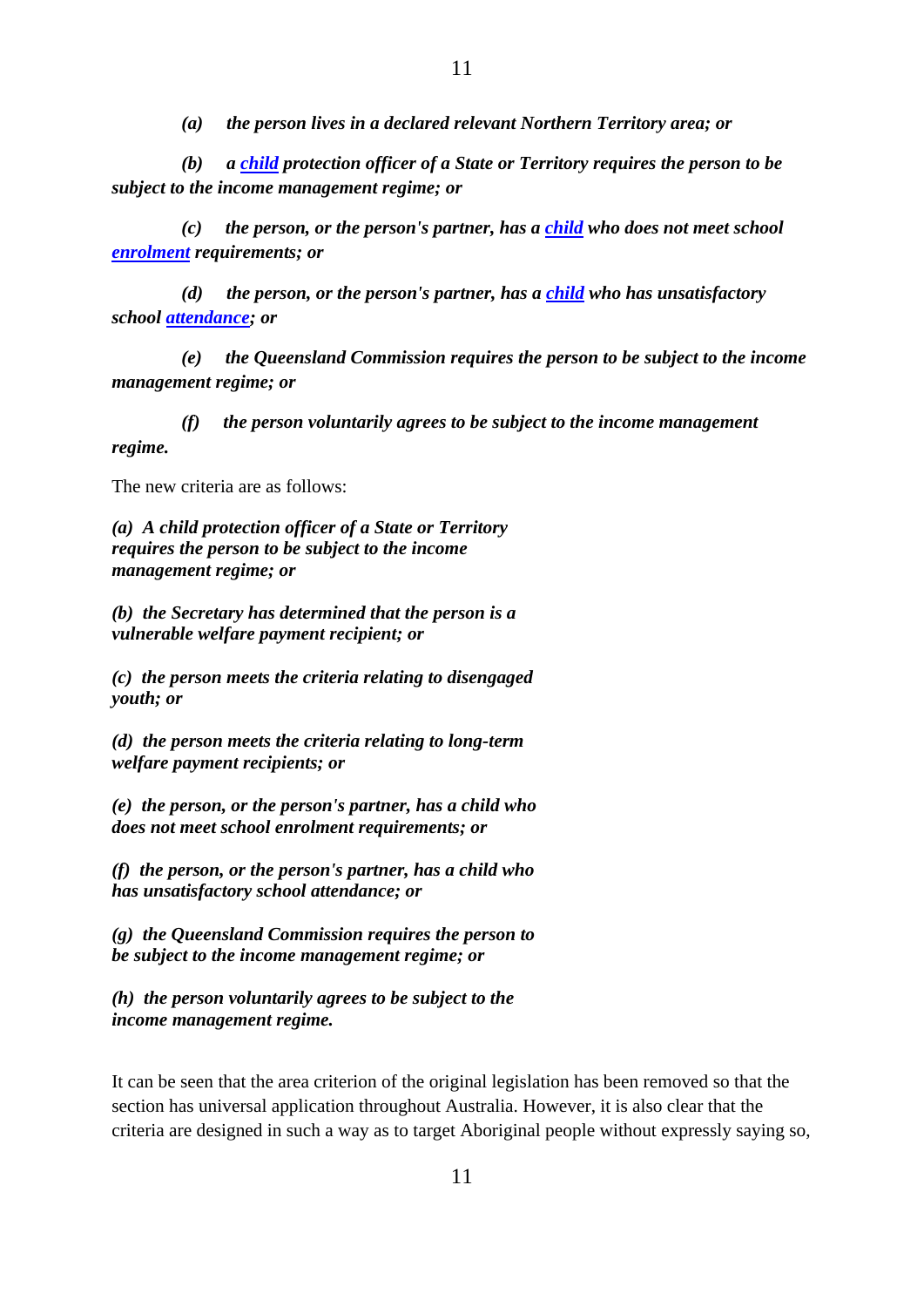but may now encompass others as well. Further, the area criterion is introduced in a different way as hereafter appears.

Proposed s 123TB considerably expands the objects originally set out in s 123 TB as follows:

"*The objects of this Part are as follows:* 

*(a) to reduce immediate hardship and deprivation by ensuring that the whole or part of certain welfare payments is directed to meeting the priority needs of:* 

*(i) the recipient of the welfare payment; and* 

*(ii) the recipient's children (if any); and* 

*(iii) the recipient's partner (if any); and* 

*(iv) any other dependants of the recipient;* 

*(b) to ensure that recipients of certain welfare payments are given support in budgeting to meet priority needs;* 

*(c) to reduce the amount of certain welfare payments available to be spent on alcoholic beverages, gambling, tobacco products and pornographic material;* 

*(d) to reduce the likelihood that recipients of welfare payments will be subject to harassment and abuse in relation to their welfare payments;* 

*(e) to encourage socially responsible behaviour, including in relation to the care and education of children;* 

*(f) to improve the level of protection awarded to welfare recipients and their families* 

This is clearly designed to provide a justification for the legislation upon a broader scale than if it was merely applied to an area largely occupied by Aboriginal people. However the legislation can be so confined at the discretion of the Minister as new s 123TFA makes clear. It reads:

*The Minister may, by legislative instrument, determine that:* 

*(a) a specified State; or* 

*(b) a specified Territory; or* 

*(c) a specified area;* 

*is a declared income management area for the purposes of this Part.*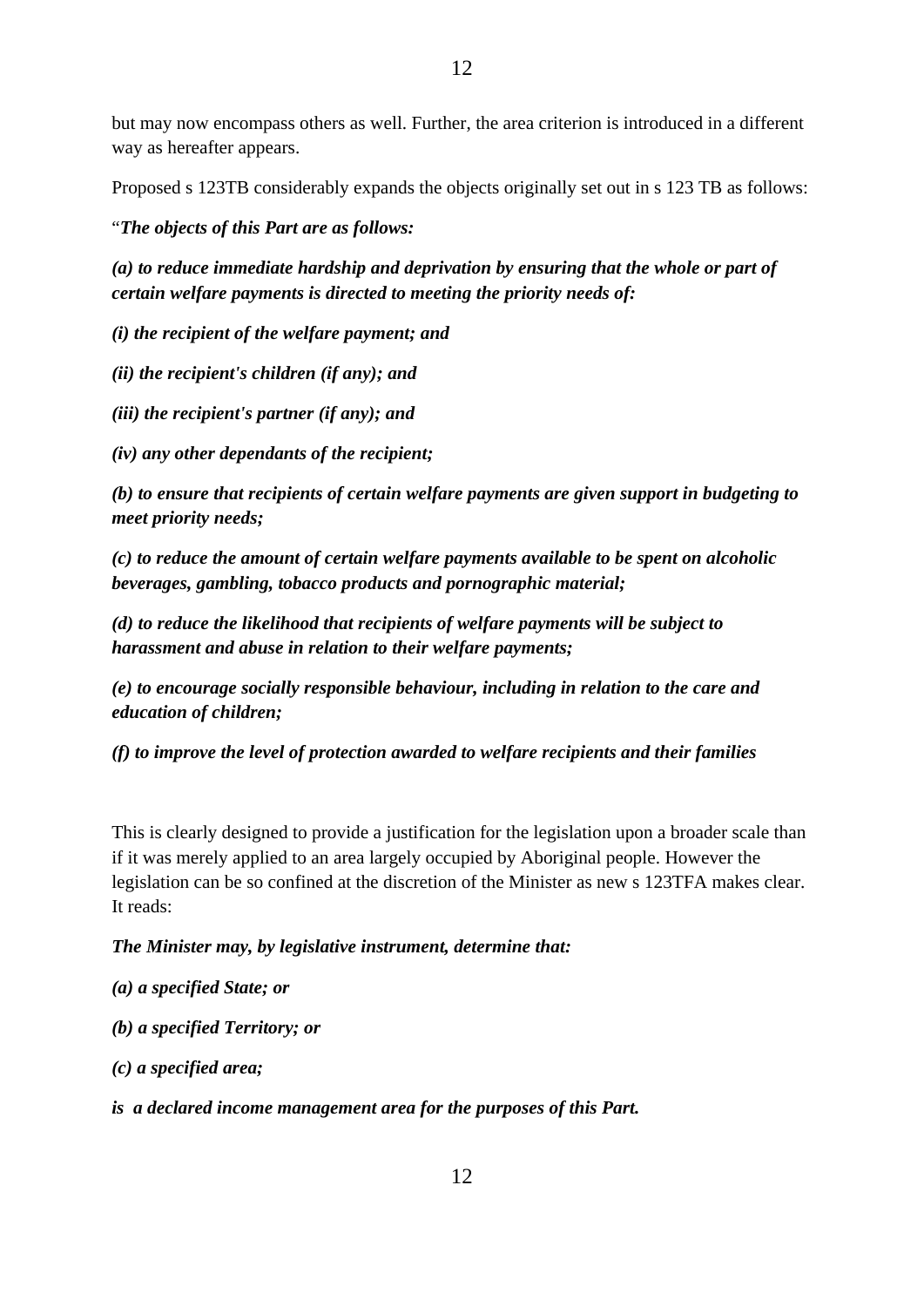Proposed ss 123UCA, UCB and UCC target persons *within the declared income management area* who are vulnerable welfare payment recipients, disengaged youth between 15 and 25, or long term welfare payment recipients.

Vulnerable welfare payment recipients are defined in proposed s 123UGA as people who are so determined as such by the Secretary of the relevant Department and there are various provisions for making new determinations and dealing with requests for reconsideration.

There are further provisions for the exemption of welfare payment recipients from income management by the Secretary subject to their working hours, whether or not they have dependent children and where there are children, there are no more than 5 unexplained absences from school in each of the two preceding school terms. There are also provisions as to the nature and amount o deductions that may be made under income management such as for example the whole of any baby bonus (e.g. s123XJA(3))

There are also provisions encouraging persons to enter into voluntary income management agreements that need not be examined here.

What is quite clear is that the legislation gives unprecedented power to the Minister and the Secretary in respect of welfare recipients throughout Australia. However, what is also clear is that this is little more than a ruse to overcome the provisions of the RDA and that the real targets of the income management scheme are likely to be Aboriginal people including Aboriginal people living beyond the NT. It is little more than a clumsily disguised and cynical attempt to perpetuate racial discrimination against them.

I consider it to be highly unlikely that these powers will ever be used against welfare recipients generally, nor do I believe that it would be politically acceptable to do so.

Nevertheless, the very breadth of the legislation is an indication of how far this Government is prepared to go in order to maintain its income management regime. In my view it places unreasonable and unchecked powers in the hands of Ministers and bureaucrats and is a clear indication that they are not concerned with the rights of Aboriginal people or any other welfare recipients who are unfortunate enough to live in one of the areas affected.

#### **Alcohol, Prohibited Material, Acquisition of rights title and interests in land, Licensing of Community Stores**

I do not propose to discuss these provisions in detail. They differ from the income management regime in that they do not purport to extend these provisions to the whole community or beyond the NT. They each contain an objects clause which is clearly designed to constitute each of these provisions as a special measure within the meaning of the Convention. For example as to alcohol, proposed Schedule 3 s6A states:

#### *The object of this Part is to enable special measures to be taken to reduce alcohol-related harm in Indigenous communities in the Northern Territory.*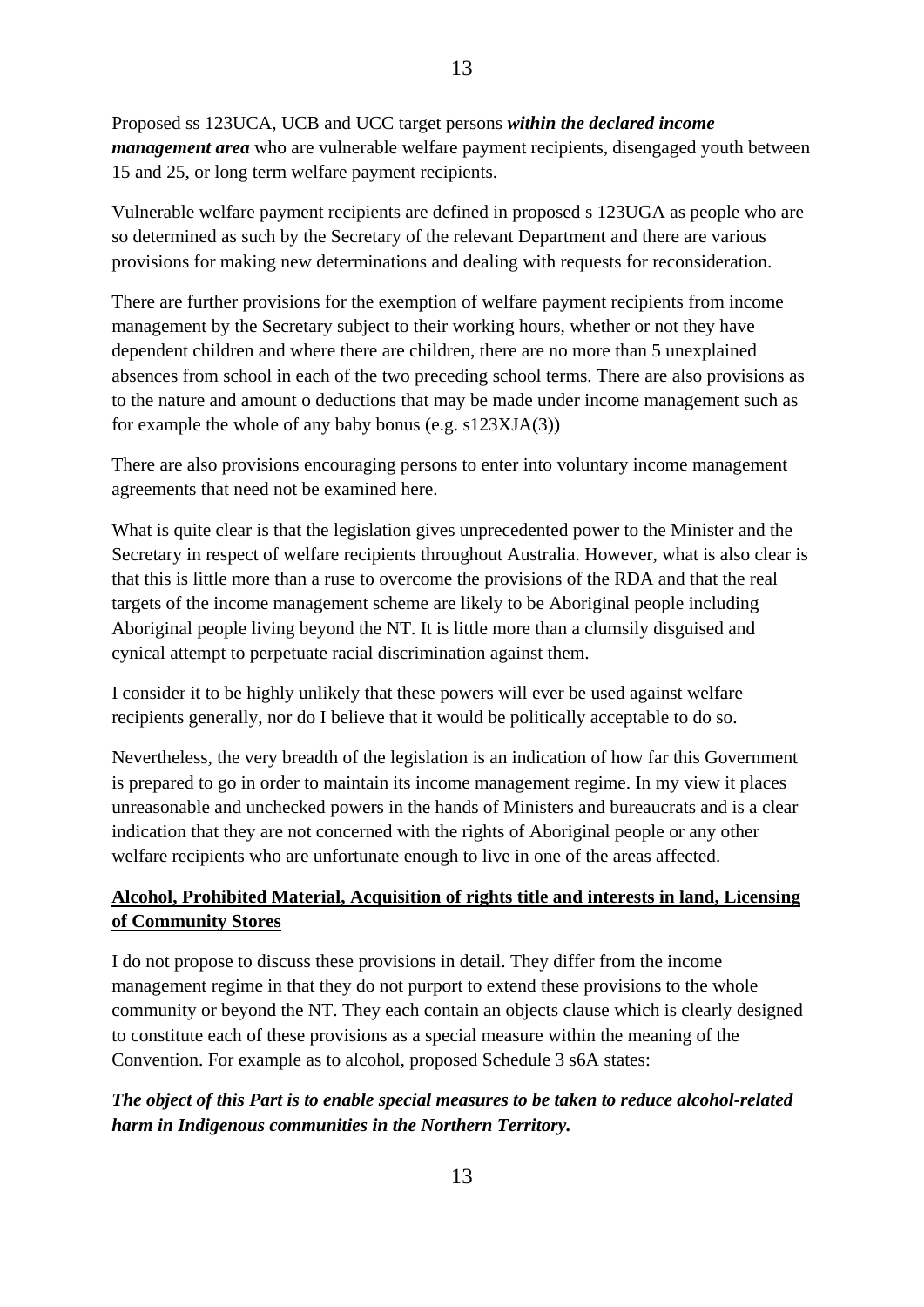### *The main object of this Part is to enable special measures to be taken to protect children living in Indigenous communities in the Northern Territory from being exposed to prohibited material.*

Similarly, in relation to the issue of acquisition of rights, title and interests in land proposed Schedule 5 s30A states:

*The object of this Part is to enable special measures to be taken to:* 

*(a) improve the delivery of services in Indigenous communities in the Northern Territory; and* 

*(b) promote economic and social development in those communities.* 

Proposed Schedule 6 s91A states the object of licensing of Community Stores as follows:

#### *(1) The object of this Part is to enable special measures to be taken for the purpose of promoting food security for certain indigenous communities in the Northern Territory.*

### *(2) In particular, this Part is to enhance the contribution made by community stores in the Northern Territory to achieving food security for certain Indigenous communities.*

While it may be arguable that all or some of these provisions could constitute special measures it is at least doubtful as to whether this can be achieved *ex post facto* as the Government has sought to do.

So far as alcohol is concerned it has also taken a number of additional steps in the legislation that are either designed to achieve this object or to take into account some of the concerns expressed during the consultations.

For example the compulsory posting of notices as to alcohol and pornography and the need to state penalties has been relaxed and a degree of consultation is allowed for as to these matters.

Similarly, the automatic designation of the whole of prescribed areas as a public place has been relaxed and the minister may not make a declaration in relation to a prescribed area or part of it as a public place unless requested to do so by a resident. There are also provisions for consultation and discussion and specific criteria are set out for the making of such a declaration.

Again in relation to prohibited material there is now a provision for the Minister to declare that the relevant part ceases to have effect in relation to a specified prescribed area or part thereof and similar provisions for consultation as is the case with alcohol.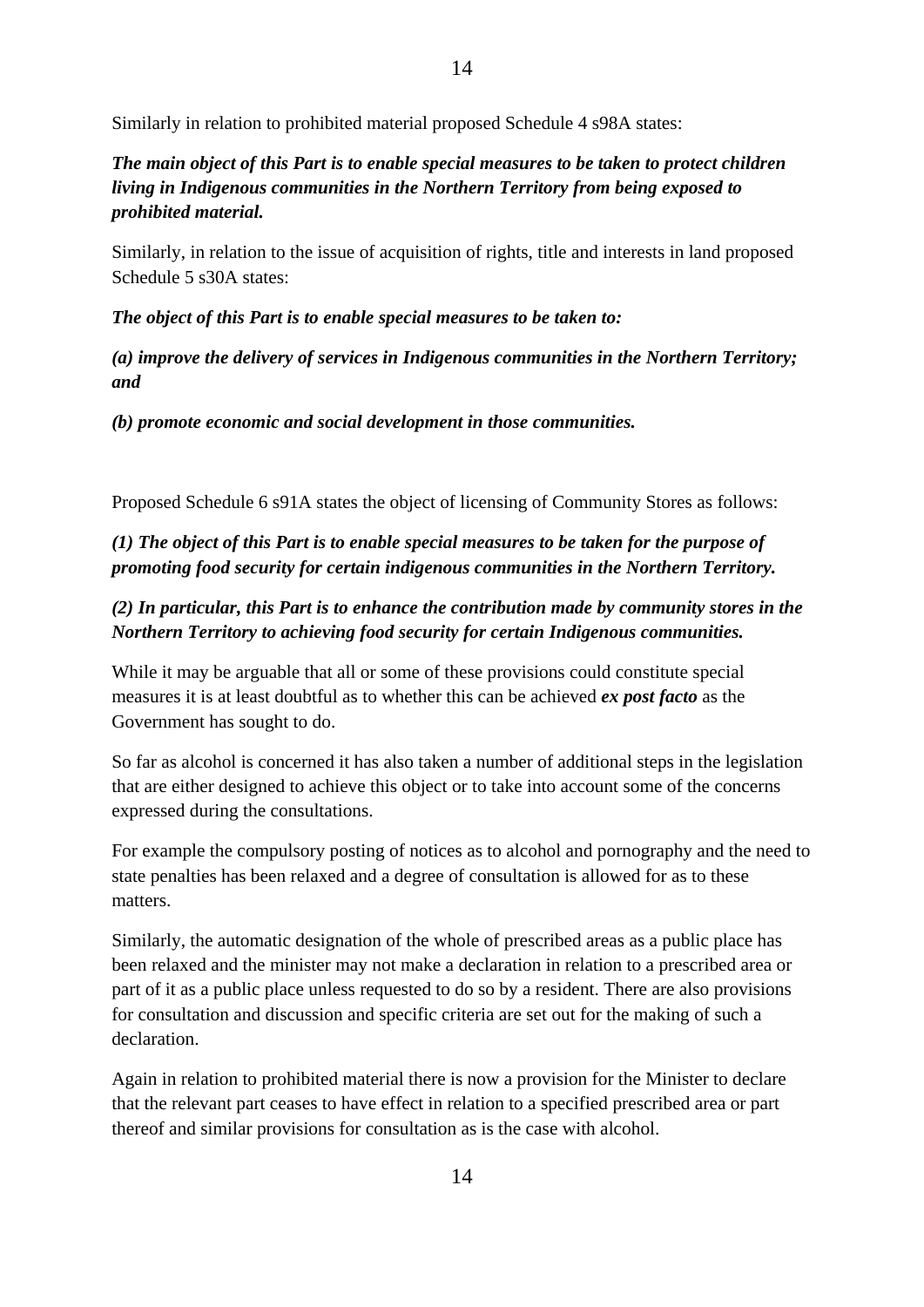There are few changes to the leasing provisions contained in the NTER Act. One important one however is a provision that prevents the Commonwealth from engaging or permitting others to engage in mining on leased land. There is also a provision requiring the Commonwealth to have regard to the traditions, observances, custom and beliefs of Indigenous people generally or of particular groups of Indigenous persons in administering leases.

So far as community stores are concerned there are quite detailed provisions relating to their management but nothing that requires particular comment in this context.

The only amendment to the Australian Crime Commission Act 2002 is to the definition of Indigenous violence or child abuse which is defined as serious violence or child abuse committed against an Indigenous person.

#### **Conclusion**

This is disappointing legislation which perpetuates the paternalism and racial discrimination inherent in the NTER. It is a disturbing extension of bureaucratic powers and the power of the executive over welfare recipients and seems to reflect a philosophy more in tune with that of the previous Government that what one would expect of a Labor Government.

Alastair Nicholson Honorary Professorial Fellow Faculty of Law, University of Melbourne 9 February 2010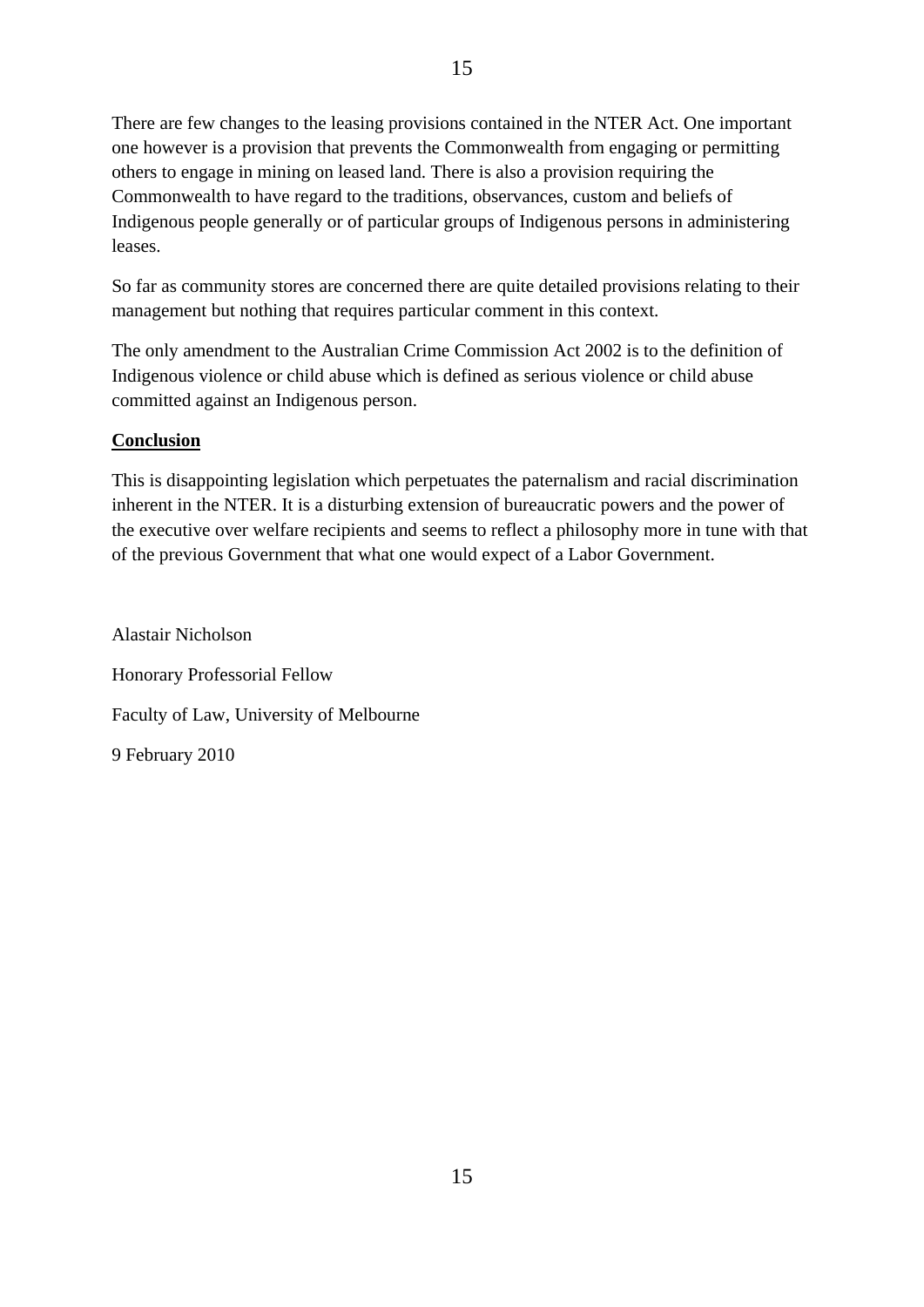# **2. "This is What We Said" - Book launch – Canberra - Feb 11th 2010**

#### **Christine Fejo King**

I would like to acknowledge the traditional owners and custodians of this land, the Ngunnawal people and recognise their sovereignty here today. I thank their Elders, past, present and future, for their kind welcome to their country, and the safety, and courtesy that to those of us who are not from their peoples, who live, work and walk on their lands receive. I will honour your country, walk softly and leave no footprints. I also acknowledge the representatives of other Aboriginal nations represented here today and thank them for their support. Thank you to everyone else for showing your support for democracy in this country by being here to support this launch.

I also wish to thank Michele Harris, and Eleanor Gilbert for inviting me to launch this book, "This is what we said" in Canberra today. On Tuesday the  $9<sup>th</sup>$  February, this book was launched in Melbourne by the former Chief Justice of the Family Court of Australia, Professor Alastair Nicholson and Irene Fisher, former CEO of the Katherine Sunrise Health Service, located in Katherine in the Northern Territory. I am privileged to follow in their footsteps.

I am Christine Fejo-King, an Aboriginal woman from the Northern Territory. My father was a Larakia man, and my mother is a Warrumungu woman. My skin name is Napaljarri. All my relations through blood and through the kinship system reside in the Northern Territory, our homelands. Only my small family, which include my partner and three children, are away for a season. I speak to you today as I launch this very commendable book with two hats on. One as the Chairperson of the National Coalition of Aboriginal and Torres Strait Islander Social Workers Association and the second as an Aboriginal woman from the Northern Territory, whose family has been impacted upon by the Northern Territory Intervention and who will be even further impacted upon, if the extended powers of the income management special measures go ahead.

From the perspective of the Association we agree with Professor Nicholson that there are many objectionable features of the NTER", but given the time I have here I concentrate on the reinstatement of the Racial Discrimination Act within the Northern Territory. We are gravely concerned as social workers who believe in and work toward human rights and social justice, that the rights of our peoples have been and continues to be violated. Firstly, by the Howard government who repealed the Racial Discrimination Act in the Northern Territory, to enable what has been described by Jim Ife (2007) a leading community development professor in Australia, as "a quasi military action" against a group of the most disadvantaged, ill serviced, poverty stricken and disempowered members of this nation.

By deploying the army and police against our peoples, using the cover of concern about the sexual abuse of Aboriginal children, we believe a political agenda was served, against which the human rights and social justice of our peoples came a sad second. How would you our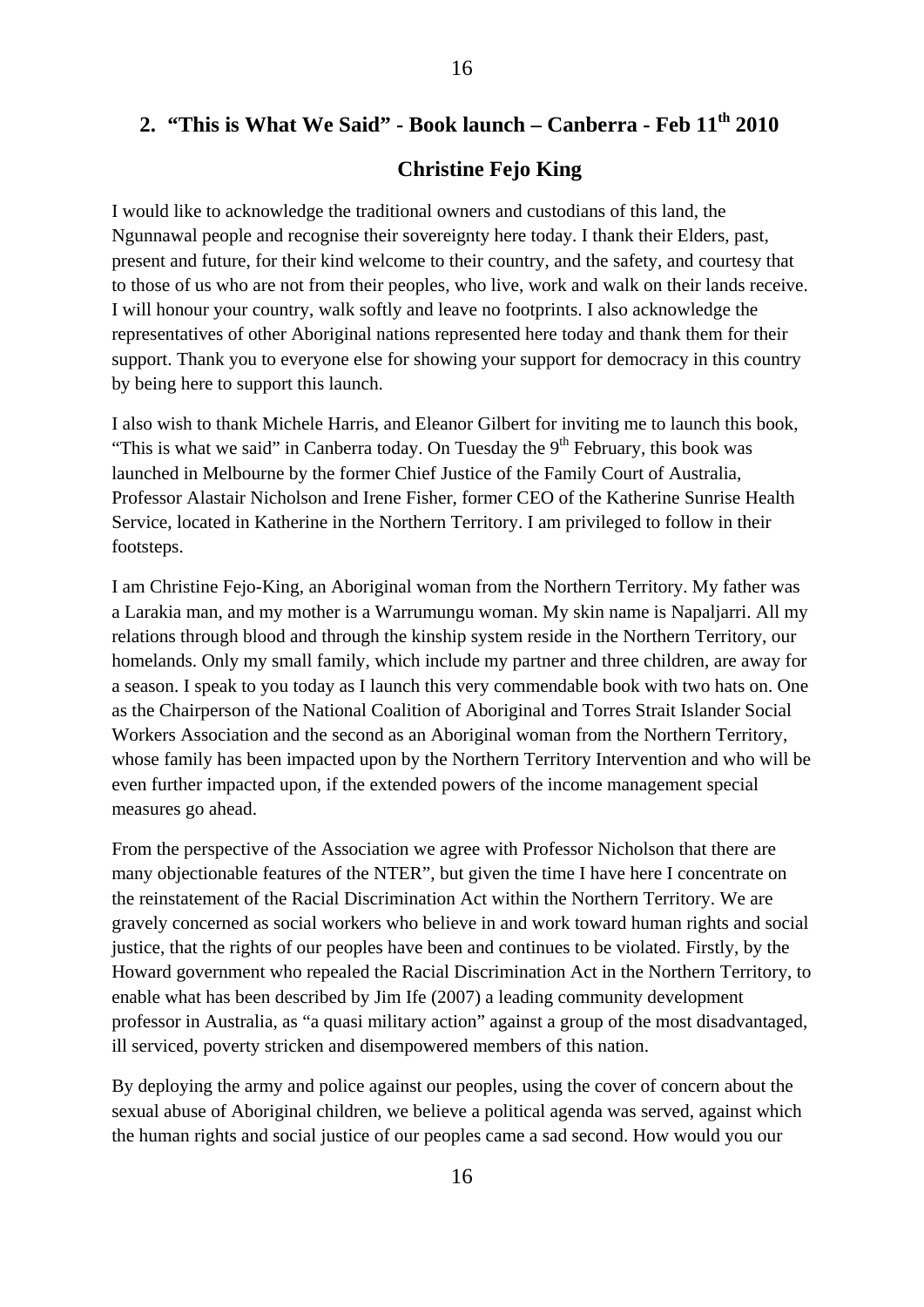fellow Australians feel if this action had been carried out against you and your communities, because the statistics, the imperial evidence that governments rely so heavy upon, shows that the sexual abuse of non-indigenous children is relative to that of Aboriginal children.

By no means imaginable do we as a group of social workers, or as human beings, support practices that harm our children, we know they are not cultural and we find them abhorrent, or we would not work in the areas that we do. But we will not be railroaded into the, "you are either with us or against us" mindset. We are for the safety of all children, be they black, white or brindle, but actions taken must fall within what has been found to work. Domination, and neo-colonialism (which is the only way the Northern Territory Intervention can be seen) and punitive measures is way beyond what is considered "good practice".

The Rudd government, through their lack of action in reinstating the Racial Discrimination Act which was an election promise, seem bent on continuing Howard government policy which they supported at the time. This is despite their recent support for the United Nations Declaration of the Rights of Indigenous peoples. It is time for the Racial Discrimination Act to be reinstated **with no strings attached** and for governments to stop using our peoples as a political football. As Professor Nicholson points out, the present bill will in fact protect the Commonwealth from any claims for damages that might otherwise have arisen (I wish our peoples had enjoyed this kind of protection). It will also prolong Income management in the Northern Territory for a further twelve months "from the date that the Bill becomes law" and extend it to all other people in the Northern Territory and leaves open it's extension anywhere the government and bureaucrats deem it should be taken.

For so long Aboriginal Australians lived under the policy of 'protectors', it almost seems that we have gone full circle and have arrived back at that point. A state of affairs spoken of by a number of people in this book! Will we in the future be taken back to the time when the approval of the 'Protector of Aboriginals' must be sought for our movements, our education, employment and our marriages as noted on my parents marriage certificate here, or the 'Register of our Births' as shown here on my grandmothers birth certificate which I have permission by the matriarch of our family to raise and to show. Will we have to seek exemption from a new 'Protector of Aboriginals' before we can again experience life outside the policies of the Northern Territory Intervention? We will not do it! We are proud of our law, our culture and the resilience of our peoples.

Free us from your paternalistic yoke, we are not children, stop privileging the voice of so called Aboriginal leaders (your tag, not ours) who aren't even from the Northern Territory and have no right to speak above the voices of our elders and community leaders who are on the whole good and honourable men and women. Yes there is a difference of opinion about income management but why should that be surprising? Give people a choice and support them where necessary to manage their money, but do not disempower and shame us more than you already have and are currently doing.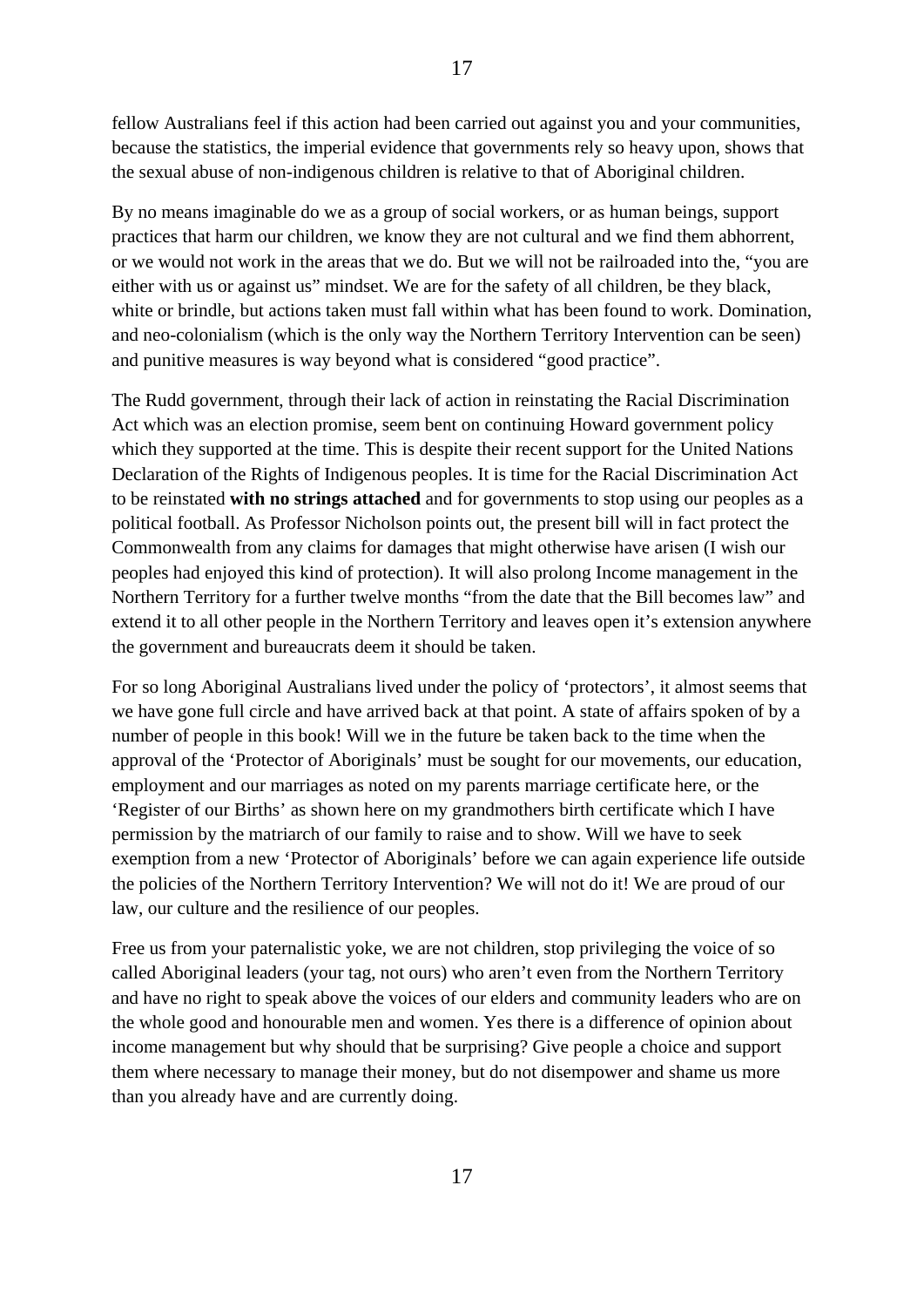This book is a collection of quotes from members of communities directly affected by the Northern Territory intervention, and other concerned Australians. As such it is very powerful, as it gives voice to those who have been marginalised and whose voices have been silenced and unheard. It is very important that all voices be heard on this issue, not just those privileged by the government. By hearing all sides of the story a balanced understanding might be had by the wider Australian population.

You may think that this issue only concerns Aboriginal peoples of the Northern Territory however, it is an issue that should concern all Australians. Today we are here to launch the book "This is What We Said". Along with my friends in Melbourne who launched it in their fair city a couple of days ago, I too congratulate the efforts of concerned Australians to produce it. May the voices of the people who speak within it be heard loudly and clearly, may what they have said not fall on deaf ears. I join my voice with the voice of Irene Fisher in urging you all "to read the book so that you too can help take it from a whisper to a loud roar that will reverberate across this great country of ours and bring about equality for all Australians".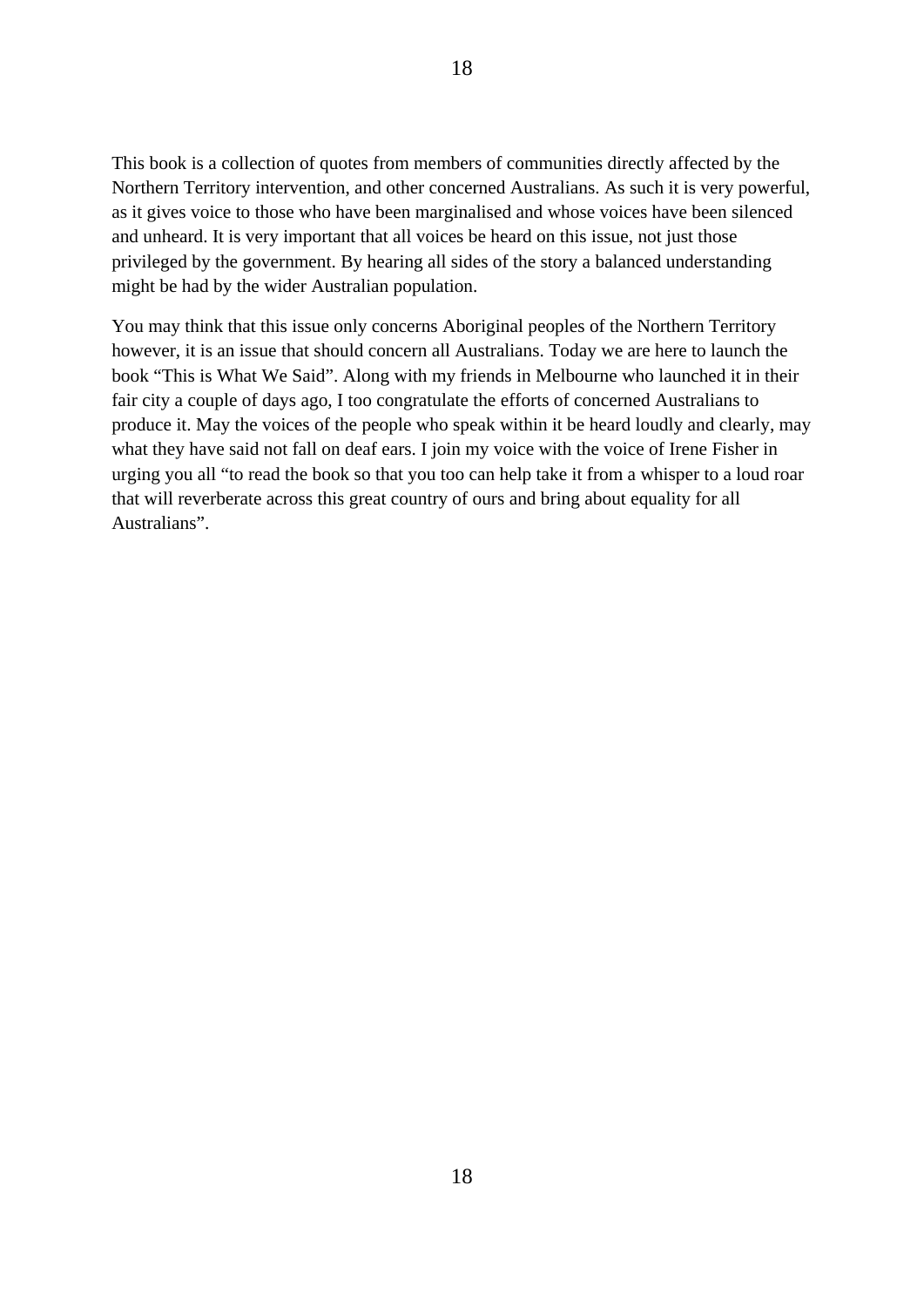# **3. Adelaide Book Launch Speech – 16th February 20100217 'This Is What We Said: Australian Aboriginal People Give Their Views on the Northern Territory Intervention'**

Ngitji Ngitji Mona Tur, Yankunyjatjara (SA ) Elder

#### **Take a Stand Against Racism**

*Ngayulu ini Ngitji Ngitji Mona Kennedy Tur. Ngayulu kuwari ngaranyi Anangu Kaurnaku mantaangka*

I, Ngitji Ngitji Mona Kennedy Tur, acknowledge the Kaurna as it is their land I am standing on.

My name is Mona Ngitji Ngitji Tur. I am a Yankunyjatjara Elder from the *Anangu*

*Pitjantjatjara Yankunyjatjara* Lands (APY Lands), north west South Australia.

I was born at Hamilton Bore cattle station in the 1930s where I was nurtured by my *waltjapiti –* family, under Yankunyjatjara culture, knowledge, law and kinship. My mother was a Yankunyjatjara woman and my father was an Irish man. We were cared for by our *waltjapiti* family, under strict guidance by our parents and community elders. I have happy memories of my childhood in the bush and am fortunate to speak fluent Yankunyjatjara and be strong in cultural knowledge. I have been taught the importance of the *manta –* the land, and our ancestral creators as taught through the *wapar* – Dreaming.

Our *waltjapiti* who were working in the cattle industry and on the stations have happy memories of their work – I believe Aboriginal people have been the backbone of this industry.

I was a child of the Assimilation era; I was under threat of being taken away by the police from my family because I was of 'mixed descent'. There was always a feeling of terror and trauma knowing that at any time I could be taken from my family, my land and my community.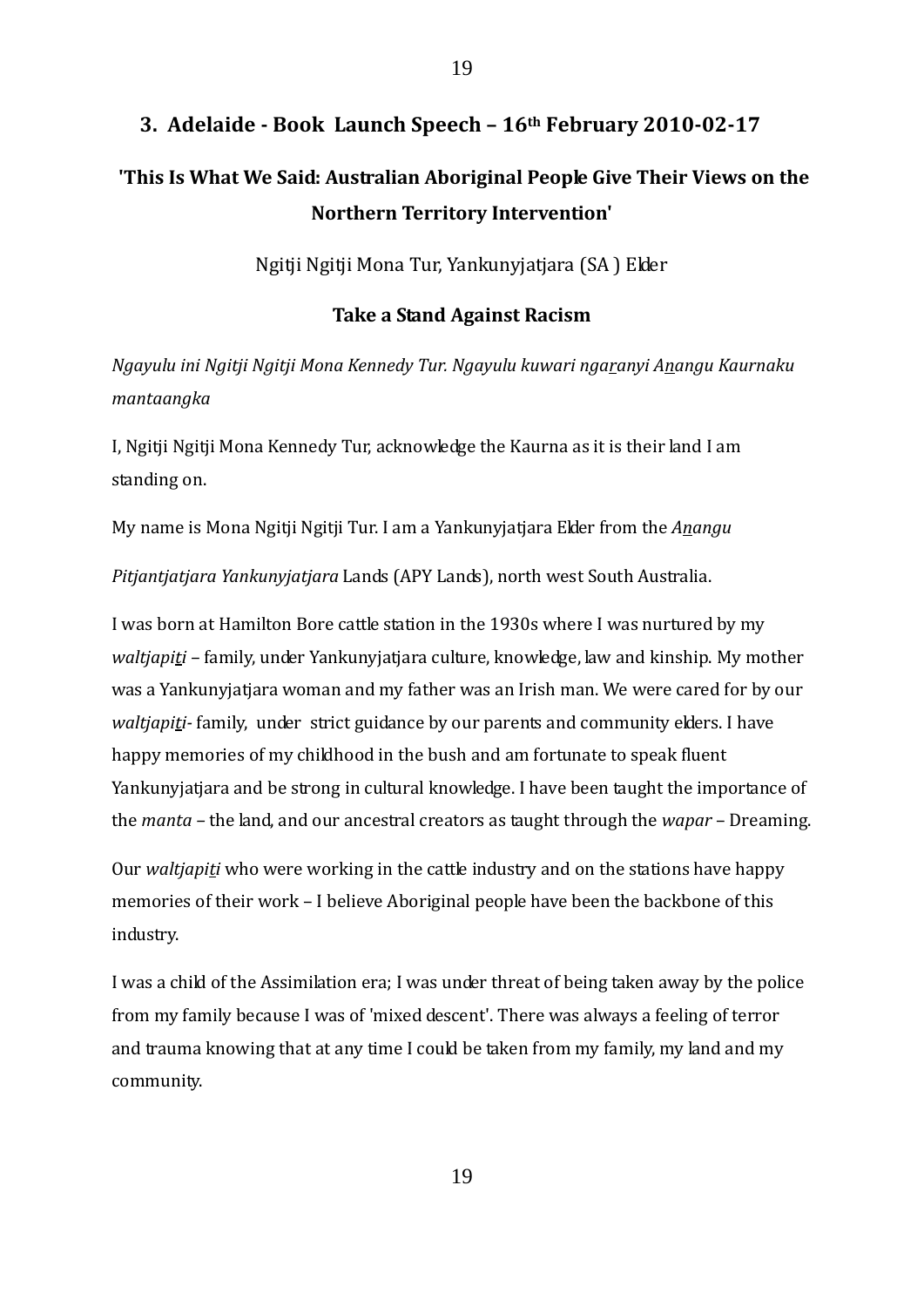I believe these threats of being stolen have left a legacy of trauma for many Aboriginal people today. I was put into the Oodnadatta mission for 'safe keeping' so my parents knew where I was due to the threat of being taken. In the end I was removed anyway because at the age of 14 and under the Assimilation Policy I was sent to a family to be their domestic. I was forced to leave my family and my country.

My life changed under the Assimilation policy – my parents no longer had any rights to determine how I would be brought up.

Yankunyjatjara knowledge, culture and the law wee considered a bad influence and the purpose of the government was to assimilate children of 'mixed descent' to act and live as non‐Indigenous people.

Literally all aspects of my life were controlled and managed by the Australian

government, framed under the sentiment of 'for the best interest of the Aboriginal child' and the betterment of the Australian nation. This was a lie and this was rascist. Despite this I am a strong Yankunyjatjara woman who is self determining. My story is not unique and this is the sadness I carry.

With the introduction of the Northern Territory Intervention and the proposed Bill to quarantine all disadvantaged groups' income, I have to ask the question:

**What has changed? Is the Apology by the Rudd government just RHETORIC – words just in the wind?**

**Is the Intervention just another form of Assimilation and control?**

**Have the circumstances for Aboriginal people changed in a positive way since the introduction of the Intervention?**

**In whose interest does the Intervention serve?**

#### **Who really cares?**

I encourage every Australian citizen to read this book, to hear the words of Aboriginal people, to understand the impact of the government controlling your life.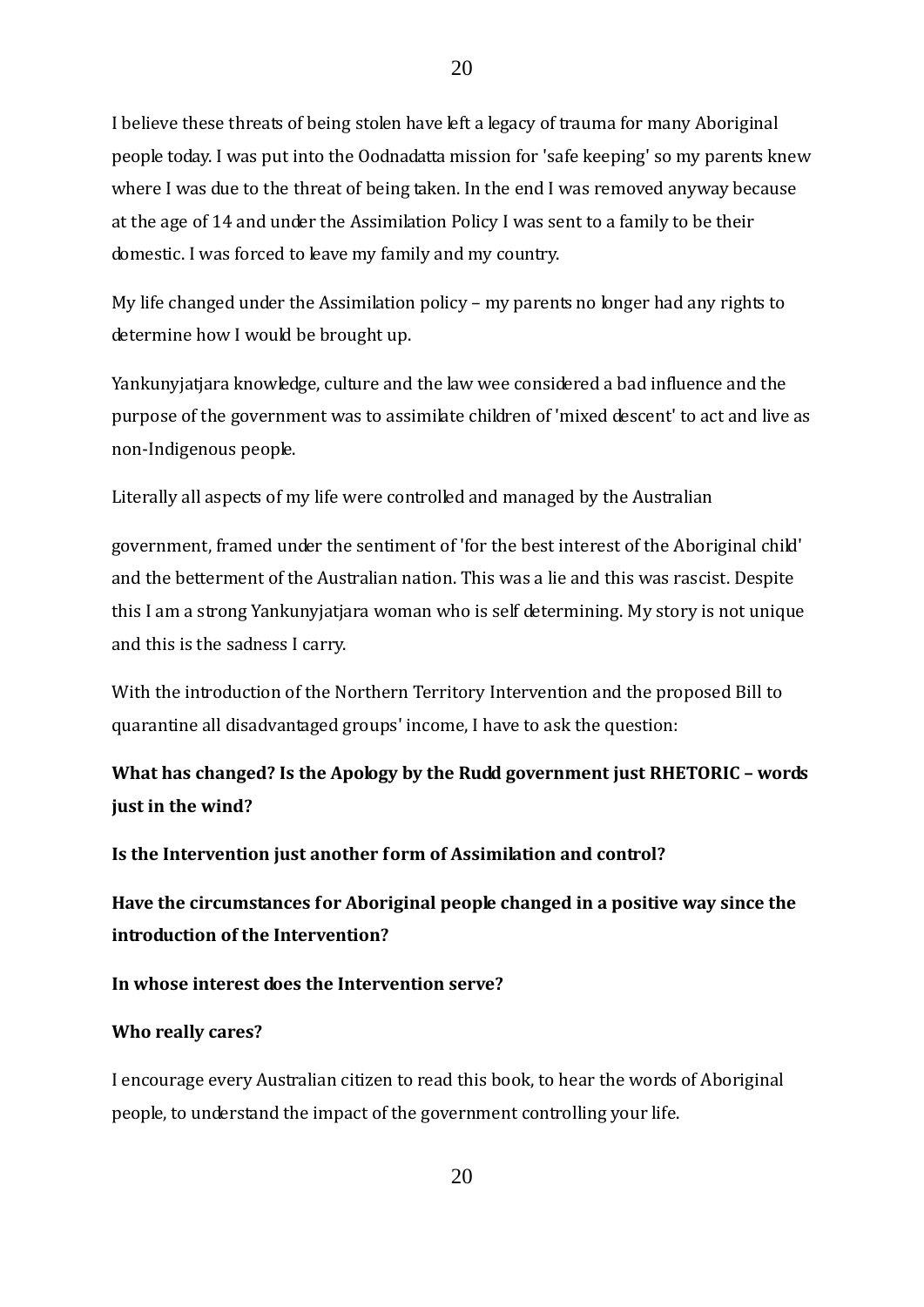**To fight against RACISM.** I will read my poem Women's Lament

## *Aboriginal Women's Lament*

*My grandmother, my mother, my sister, my aunt. No-one wants to hear your story of pain and desolation. From Australia's foreign laws of assimilation forced upon you The child that was torn and stolen from your sacred womb while your bleeding self still flowing Nor, the shame of rape you were made to bear Due to laws beyond your knowledge and understanding Your mournful wailing waft, across the land the land of your dreaming in agony for your child. Eyes grow dim with tears and hollow longing for your seed. You beat your head and face with sharp rock in lamentation. My grandmother, my mother, my sister, my aunt compensation you should seek For your loss is the same as the children of the lost generation.*